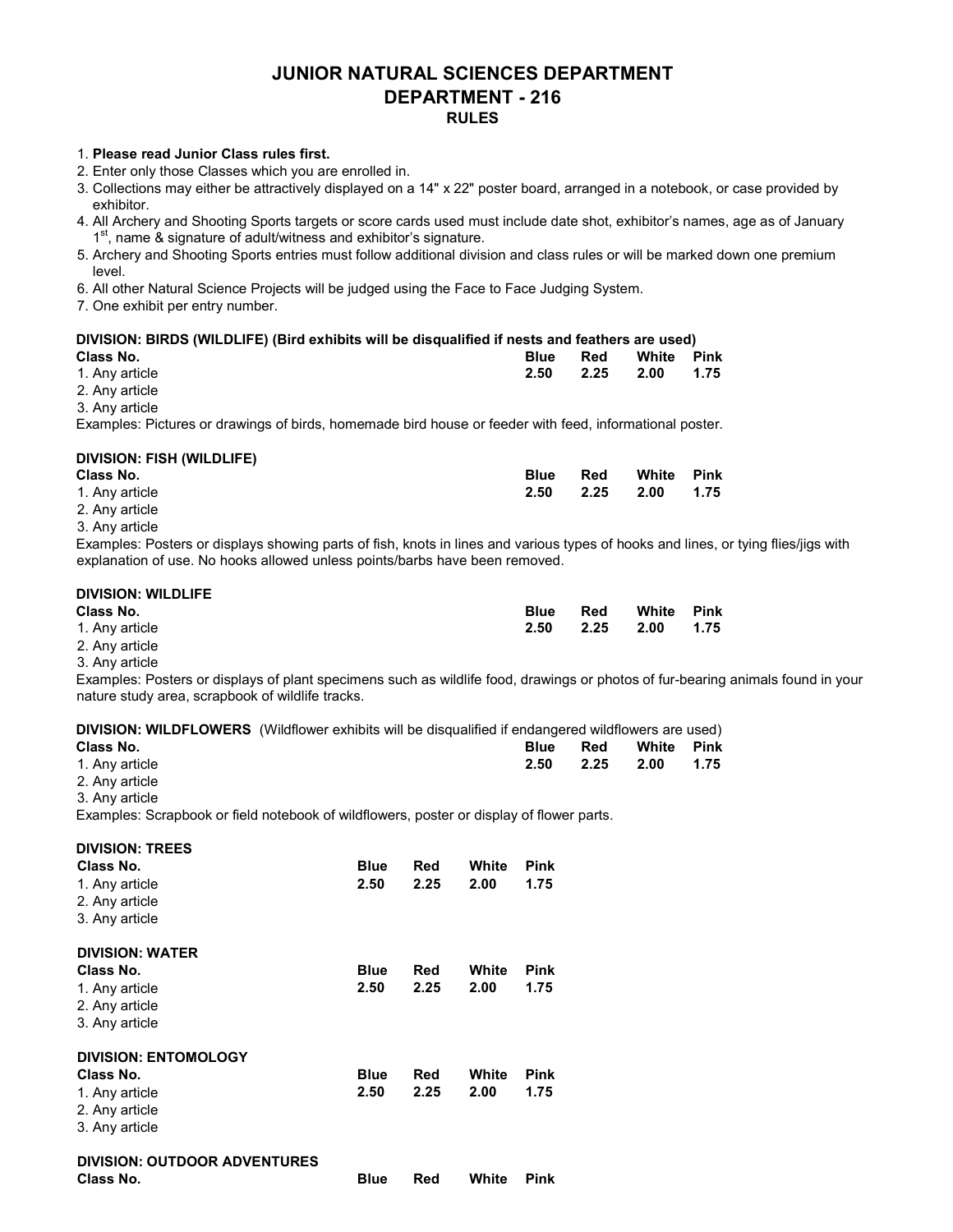| 1. Anv article | 2.50 | 2.25 | 2.00 | 1.75 |
|----------------|------|------|------|------|
|                |      |      |      |      |

2. Any article

3. Any article

Examples: Posters or displays showing proper use of outdoor equipment, or safety and health, articles necessary for camping.

### DIVISION: NATURAL HARVESTING

| Class No. | <b>Blue</b> | Red | White               | Pink |
|-----------|-------------|-----|---------------------|------|
|           |             |     | 2.50 2.25 2.00 1.75 |      |
|           |             |     |                     |      |

- 1. Honey (one pint jar or less)
- 2. Maple syrup (sealed one pint jar or less)
- 3. Maple syrup products
- 4. Poster or display about collecting honey or maple syrup

# DIVISION: SHOOTING SPORTS – DISPLAY or OTHER

Class No. Blue Red White Pink  $2.50$   $2.50$   $2.25$   $2.00$   $1.75$ 

1. A poster or display showing some aspect of Hunter Safety (for first year member in the project)

2. A poster or display showing some aspect of Hunter Safety (for second year or more in the project) 3 Any poster or display showing work done or what was learned in the Sportsman Project. (Example: Display of various animal traps, game rules, etc.)

- 4. An article or display of any handmade items related to the Shooting Sports Project.
- 5. A poster or display related to gun safety.

#### ARCHERY RULES

1. See the general rules listed in the beginning of Department 216 for additional information.

- 2. Youth may enter ONLY ONE CLASS per Division, age based on age on January 1.
- 3. Exhibitors will present a completed scoring sheet or form during judging at Fair. The scoring sheet/form may be from a 4-H event, FFA event, or other event held prior to the Fair as long as the scoring sheet/form follows the Archery division rules. 4. All archers shoot six rounds of five arrows each (30 arrows total ) using the NFAA 16", 5 ring target.
- 5. A scoring sheet or form is required for scoring and showing the "score" for each arrow shot (0-5). Score sheets should
- include date shot, exhibitor's name, age as of January 1, exhibitor's signature, and name & signature of adult/witness.
- 6. Fair judging is done on a "Bracketed Scoring" system.

7. Wrong targets used or missing signatures will result in a one ribbon place penalty.

#### DIVISION: SHOOTING SPORTS - ARCHERY

| 2.50 | Red<br>2.25                                                    | White<br>2.00                                                                                                                                                                                                                                  | Pink<br>1.75 |
|------|----------------------------------------------------------------|------------------------------------------------------------------------------------------------------------------------------------------------------------------------------------------------------------------------------------------------|--------------|
|      |                                                                | 10 yards                                                                                                                                                                                                                                       |              |
|      |                                                                | 10 yards                                                                                                                                                                                                                                       |              |
|      |                                                                | 10 yards                                                                                                                                                                                                                                       |              |
|      |                                                                | 10 yards                                                                                                                                                                                                                                       |              |
|      |                                                                | 15 yards                                                                                                                                                                                                                                       |              |
|      |                                                                | 15 yards                                                                                                                                                                                                                                       |              |
|      |                                                                | 15 yards                                                                                                                                                                                                                                       |              |
|      |                                                                | 15 yards                                                                                                                                                                                                                                       |              |
|      |                                                                | 20 yards                                                                                                                                                                                                                                       |              |
|      |                                                                | 20 yards                                                                                                                                                                                                                                       |              |
|      |                                                                | 20 yards                                                                                                                                                                                                                                       |              |
|      |                                                                | 20 yards                                                                                                                                                                                                                                       |              |
|      | Bare Bow - Recurve<br>Bare Bow - Recurve<br>Bare Bow - Recurve | Blue<br>Bow WITH AIDS - Recurve<br>Bare Bow - Compound<br>Bow WITH AIDS - Compound<br>Bow WITH AIDS - Recurve<br>Bare Bow - Compound<br>Bow WITH AIDS - Compound<br>Bow WITH AIDS - Recurve<br>Bare Bow - Compound<br>Bow WITH AIDS - Compound |              |

#### SHOOTING SPORTS – RIFLE RULES

- 1. See the general rules listed in the beginning of Department 216 for additional information.
- 2. Youth may enter ONLY ONE CLASS per Division, age based on age on January 1.
- 3. Exhibitors will present a completed target during judging at Fair. The target may be from a 4-H event, FFA event, or other event held prior to Fair as long as the target follows the Rifle division rules.
- 4. All exhibitors must use the specified target for their class.
- 5. Completed score sheets should include date shot, exhibitor's name & signature, and name & signature of adult/witness.
- 6. All Air Rifles must NOT exceed 600fps velocity for the shoot.
- 7. Absolutely NO semi-auto firing will be allowed.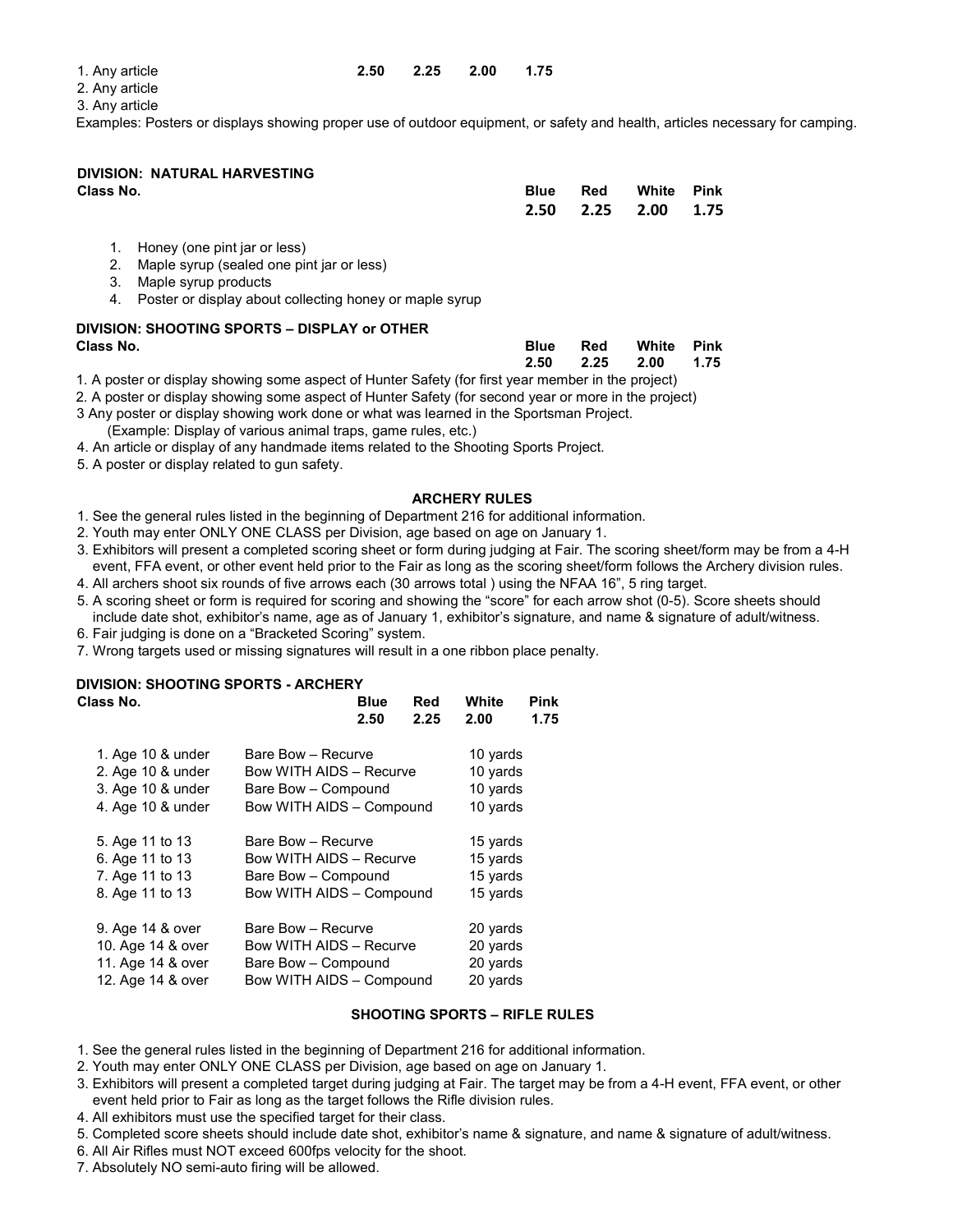- 8. ALL shooting positions are unsupported with the exception of a shooting jacket and/or sling.
- 9. Scoring is done on a "Bracketed Scoring" system.
- 10. Wrong targets used or missing signatures will result in a one ribbon place penalty.

#### DIVISION: SHOOTING SPORTS - .22 RIFLE Class No. Blue Red White Pink

| Class No. | <b>Blue</b> | Red White Pink ! |  |
|-----------|-------------|------------------|--|
|           | 2.50        | 2.25 2.00 1.75   |  |

- 1. Iron Sights: consists of 3 targets with 10 rounds in each of the Prone, Kneeling, and Standing Positions on the A-17 target – only 1 shot at each scoring bullseye.
- 2. Scope Sights: consists of 3 targets with 10 rounds in each of the Prone, Kneeling, and Standing Positions on the A-17 target – only 1 shot at each scoring bullseye.

#### DIVISION: SHOOTING SPORTS - .177 AIR RIFLE (PELLET ONLY) Class No. Blue Red White Pink

| Class No. |  | <b>Blue</b> Red White Pink |  |
|-----------|--|----------------------------|--|
|           |  | 2.50 2.25 2.00 1.75        |  |

- 1. Iron Sights: consists of 3 targets with 10 rounds in each of the Prone, Kneeling, and Standing Positions on the AR-5/10 target – only 1 shot at each scoring bullseye.
- 2. Scope Sights: consists of 3 targets with 10 rounds in each of the Prone, Kneeling, and Standing Positions on the AR-5/10 target – only 1 shot at each scoring bullseye.

#### SHOOTING SPORTS – SHOTGUN/TRAPSHOOTING RULES

- 1. See the general rules listed in the beginning of Department 216 for additional information.
- 2. Youth may enter ONLY ONE CLASS per Division.

3. Exhibitors will present a completed scoring sheet or form during judging at Fair. The scoring sheet/form may be from a 4-H event, FFA event, or other event held prior to Fair as long as the scoring sheet/form follows the Shotgun/Trapshooting class requirements.

4. A scoring sheet or form is required for scoring and should show "hits" or "misses" for each shot. Score sheets should include date shot, exhibitor's name & signature, and name & signature of adult/witness.

5. Fair judging is done on a "Bracketed Scoring" system.

6. Wrong targets used or missing signatures will result in a one ribbon place penalty.

### DIVISION: SHOOTING SPORTS – SHOTGUN / TRAPSHOOTING

| Class No.                                                              |      | Red       | <b>White Pink</b> |      |  |
|------------------------------------------------------------------------|------|-----------|-------------------|------|--|
|                                                                        | 2.50 | 2.25 2.00 |                   | 1.75 |  |
| 1. Intermediate - ages 12 - 14 yrs. One round of 25 clays at 16 yards. |      |           |                   |      |  |

2. Senior - 15 yrs. and up. One round of 25 clays at 16 yards.

#### SHOOTING SPORTS - PISTOL RULES

- 1. See the general rules listed in the beginning of Department 216 for additional information.
- 2. Youth may enter ONLY ONE CLASS per Division.
- 3. Exhibitors will present a completed target during judging at Fair. The target may be from a 4-H event, FFA event, or other event held prior to Fair as long as the targets follows the Pistol division rules and the NRA 50-foot pistol rules.
- 4. Targets should include date shot, exhibitor's name & signature, and name & signature of adult/witness.
- 5. .22 Pistol Shooting is done in the standing position, the gun is held in one hand only, the other hand being used in no way to support the gun; all portions of the shooter's clothing, body and gun are clear of artificial support. (NRA Pistol Rules, Section 5.5)
- 6. The .22 Pistol entry consists of 3 targets, 30 rounds, as follows (NRA Pistol Rules, Section 7):
	- Round 1: Slow Fire 10 rounds in 10 minutes, using the B-2 target.
	- Round 2: Timed Fire 5 rounds in 20 seconds, 2 strings, using the B-3 target
	- Round 3: Rapid Fire 5 rounds in 10 seconds, 2 strings, using the B-3 target.  $\rightarrow$  Total of 3 targets with 10 shots per target.
- 7. The .177 Air Pistol entry is done in the standing position, the gun is held in one hand only, the other hand being used in no way to support the gun; all portions of the shooter's clothing, body and gun are clear of artificial support. (NRA Pistol Rules, Section 5.5)
- 8. The .177 Pistol entry id done at 10 meters (33 feet) and consists of 20 rounds using the B-40 target. Total of 4 targets with 5 shots per target.
- 9. Fair judging is done on a "Bracketed Scoring" system.
- 10. Wrong targets used or missing signatures will result in a one ribbon place penalty.